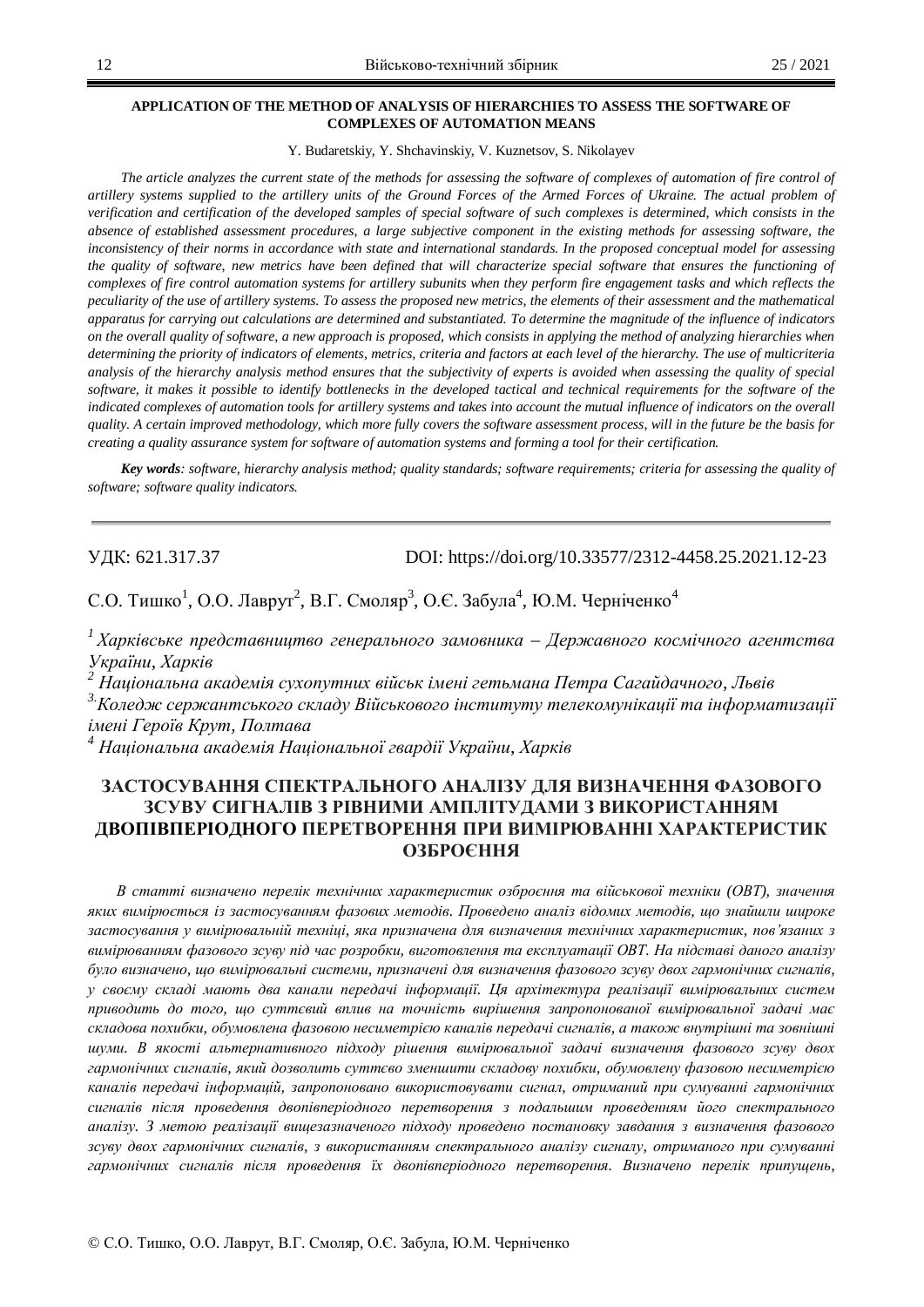необхідних для синтезу аналітичних співвідношень, які встановлюють взаємозв'язок між спектрами фаз та *ɚɦɩɥɿɬɭɞ (ɩɨɬɭɠɧɨɫɬɿ) ɫɢɝɧɚɥɭ, ɨɬɪɢɦɚɧɨɝɨ ɩɪɢ ɫɭɦɭɜɚɧɧɿ ɝɚɪɦɨɧɿɱɧɢɯ ɫɢɝɧɚɥɿɜ ɩɿɫɥɹ ɩɪɨɜɟɞɟɧɧɹ ʀɯ* двопівперіодного перетворення та фазовим зсувом двох гармонічних сигналів. Запропоновані аналітичні співвідношення, які встановлюють взаємозв'язок між вищезазначеними характеристиками. Показано, що значення спектра фаз та амплітуд, які розраховані з використанням запропонованих виразів, відрізняються від *ɡɧɚɱɟɧɶ, ɹɤɿɨɬɪɢɦɚɧɿɩɪɢɪɨɡɪɚɯɭɧɤɚɯɡɜɢɤɨɪɢɫɬɚɧɧɹɦɤɨɟɮɿɰɿɽɧɬɿɜɪɹɞɭɎɭɪ¶ɽ, ɧɟɛɿɥɶɲɟɧɿɠɧɚ 0,1%.* 

Ключові слова: фазовий зсув, гармонічний сигнал; спектральний аналіз; двопівперіодне перетворення; похибка вимірювання; фазові вимірювання, спектр амплітуди, спектр фази, військова техніка.

# Постановка проблеми

Сучасний етап розвитку озброєння та військової техніки (ОВТ) силових структур України характеризується необхідністю продовження строків служби зразків, які були розроблені та виготовлені у 80-ті або 90-ті роки минулого сторіччя, з одного боку, та необхідністю приймання на озброєння новітніх зразків розроблених підприємствами та установами промислового комплексу держави, з іншого.

Прийняття рішення про можливість продовження ресурсу зразка ОВТ чи постановку новітнього на озброєння приймається на підставі проведення випробувань, шляхом аналізу його технічних характеристик на відповідність нормативним документам (технічні умови, технічне завдання).

Одними з найважливіших характеристик стрілецького, артилерійського та ракетно-артилерійського озброєння є ступінь зносу стволів (напрямних), їх міцність, стан порохнів, ступінь зносу металу та захисних покриттів [1]. Прийняття рішення про можливість продовження строку експлуатації приймається на підставі проведення приймальних випробувань певної партії виробів, з урахуванням умов їх попередньої експлуатації.

Під час розробки та виготовлення новітньої спеціальної колісної військової техніки, такої як БТР-4Е, на Державному підприємстві «Харківське конструкторське бюро машинобудування» важливою характеристикою є міцність корпусів. Важливим фактором забезпечення даної характеристики є використання металевих листів з певними фізико-хімічними властивостями та якість проведення з'єднувальних робіт. На етапі розробки контроль вищезазначених характеристик проводиться під час лабораторних, приймальних і державних (міжвідомчих) випробувань. Під час виготовлення дослідних або серійних зразків ці вимірювання проводяться під час вхідного контролю комплектуючих і приймально-здавальних випробувань виробу в цілому.

Важливою технологічною операцією проведення модернізації під час капітальних ремонтних робіт гусеничної військової техніки, наприклад, танка Т-64 різних модифікацій на Державному підприємстві «Завод ім. В.О. Малишева», є дефектації. Як відомо, задачею цієї технологічної операції є визначення можливості використання складових зі складу зразка, що підлягає відновленню. Для механічних складових проводиться вимірювання геометричних розмірів, фізико-хімічних властивостей матеріалу.

В основі вимірювання вищезазначених характеристик стрілецької зброї, артилерійського та ракетноартилерійського озброєння, колісної та гусеничної військової техніки лежать неруйнівні методи контролю. До неруйнівних методів контролю відноситься рентгенографія, ультразвукова дефектоскопія, магніторезонансні методи дослідження тощо. Вимірювальні системи, які реалізують вказані методи вимірювання широко використовують методи фазометрії [2].

Також, фазові методи вимірювання широко використовуються в радіолокації і радіонавігації, авіаційній та космічній техніках, геодезії, машинобудуванні, зв'язку, в системах неруйнівного контролю та багатьох інших галузях. Фазовимірювальне перетворення різних фізичних процесів у фазовий зсув гармонійних сигналів забезпечує високі метрологічні характеристики. Тому фазометрія як метод перетворення і вимірювання давно вийшла за межі традиційного використання в радіотехніці, навігації та зв'язку і з успіхом використовується в експериментальній фізиці, радіофізиці, експериментальній медицині, сучасних сферах науки і техніки при проведенні прецизійних вимірювань [3-8].

Виходячи з вищенаведеного у [2, 5] визначено перелік параметрів ОВТ, що підлягає перетворенню у фазовий зсув при вимірюванні під час виготовлення зразка та його випробування. До таких параметрів можливо віднести: електро- та магніту провідність, геометричні розміри, параметри руху, мікропереміщення, ємність, індуктивність елементів, рівень рідин, витрати рідини чи газу, кут повороту, швидкість обертання, електричну напругу та струм, температуру, відстань, кут, час затримки.

Але зазначені методи застосовуються, як правило, для застарілої техніки та мають високу вартість. Таким чином, проведення наукових досліджень із метою пошуку нових принципів визначення фазового зсуву, які дозволять без зниження якості вимірювання зменшити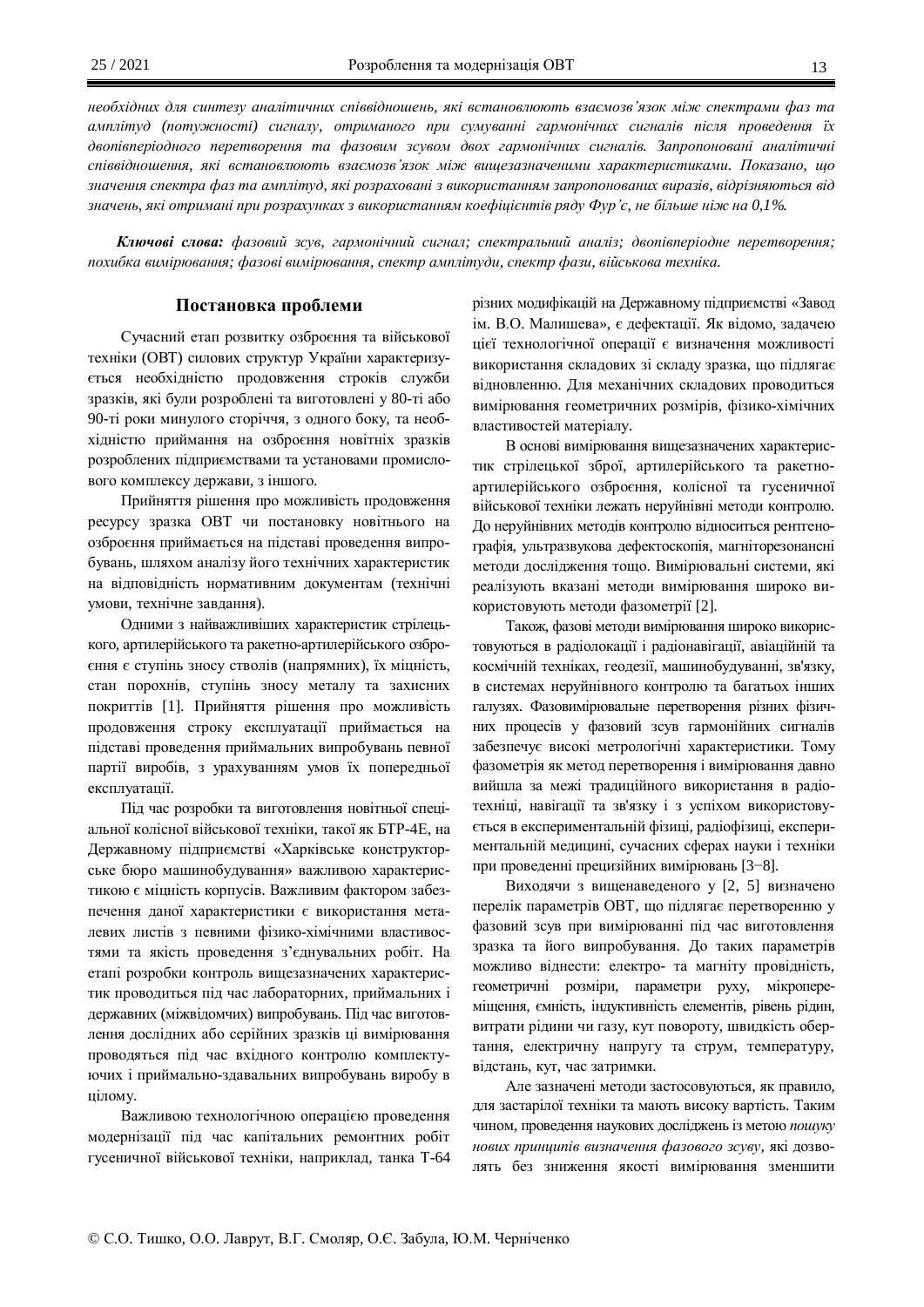вартість виконання робіт з контролю характеристик новітнього та модернізованого озброєння на етапах розробки та виготовлення, є актуальним напрямом.

# Аналіз останніх досліджень і публікацій

Для гармонічних сигналів у вимірювальній техніці використовуються такі поняття, як: фаза, початкова фаза, фазовий зсув і час запізнювання.

Найбільш повна класифікація методів вимірювання фазових зсувів гармонічних сигналів наведена в роботах [2, 5, 9].

За принципом проведення вимірювання методи фазометрії поділяються на компенсаційні і методи перетворення фазового зсуву в інші величини - напруга, часовий інтервал, геометричні параметри осцилографічних зображень досліджуваних сигналів.

Зазначені методи відрізняються один від одного технічною реалізацією, складністю і точністю.

Компенсаційні методи [2, 5–7, 9] грунтуються на процесі врівноваження (компенсації) фазового зсуву  $\Delta \varphi$  ∈  $(0, 2\pi)$  між вимірюваними гармонічними сигналами, тобто зведення до нуля фазового зсуву за рахунок регулювання фази одного з сигналів за допомогою регульованого фазообертача (міри фазового зсуву). Цей метод забезпечує досягнення високої точності вимірювання, близька до точності фазообертача.

Методи вимірювання на основі перетворення фазового зсуву в інші сигнали [2, 5-9] дозволяють визначати значення фазового зсуву сигналів після їх перетворення в інші проміжні величини, які зручно використовувати для вимірювання. До таких проміжних величин відносяться: напруга, сила струму, переміщення електронного променя осцилографа, часові величини.

До недоліків відомих методів можна віднести [2, 5, 9]:

- суттєвий вплив на точність вимірювання фазового зсуву складової похибки, яка обумовлена фазовою несиметрією каналів передачі сигналів;

- наявність двох каналів проведення аналоговоцифрового перетворення вхідних сигналів, що призводить до необхідності взаємної синхронізації частоти тактового генератора для кожного з каналів;

- суттєвий вплив на точність вимірювання зовнішніх та внутрішніх шумів;

- нелінійних градуювальних характеристик.

На теперішній час один із дієвих і розповсюджених способів зменшення впливу зовнішніх та внутрішніх шумів на якість вирішення задач аналізу та обробки сигналів різноманітної природи є використання спектрального аналізу.

Як відомо, періодичний сигнал будь-якої форми можна розкласти на гармонічні сигнали, частоти яких кратні частоті (періоду) сигналу, що аналізується. Подібний метод дослідження називається спектральним аналізом, математичною основою якого є ряд  $\Phi$ yp' $\epsilon$  [10].

Ряди Фур'є довільних періодичних сигналів можуть містити нескінченно велику кількість членів. Одним із достоїнств перетворення Фур'є є те, що при обмеженні ряду Фур'є до будь-якого кінцевого числа його членів забезпечується найкраще за середньоквадратичної похибки наближення до вихілної функції (для даної кількості членів).

Зручність використання частотного представлення сигналів полягає в тому, що гармонічні функції є власними функціями операцій перенесення, інтегрування, диференціювання та інших лінійних операцій, інваріантних по координатах. Вони проходять через лінійні системи без зміни форми і частоти гармоніки, змінюється тільки початкова фаза та амплітуда коливань.

У загальному випадку при розкладанні в ряд Фур'є періодичного сигналу з періодом  $T_c$  можливо викорис-

товувати інтервал 
$$
\left[-\frac{T_c}{2}, \frac{T_c}{2}\right]
$$
.

Якщо позначити кутову частоту через  $\omega_c$ , то оскільки  $\frac{a}{T_c} - \frac{a}{T_c}$  $\omega_c = \frac{2\pi}{\pi}$ , тоді для функції  $f(t)$  на інтервалі  $\overline{\phantom{a}}$ º  $\overline{\mathsf{L}}$  $\left[-\frac{T_c}{2},\frac{T_c}{2}\right]$  $T_c$ /,  $T_c$ /, Dяд Фур'є має вигляд

$$
f(t) = \frac{a_0}{2} + \sum_{k=1}^{n} \{a_k \cos \omega_c kt + b_k \sin \omega_c kt\}
$$
 (1)

Вирази для визначення коефіцієнтів ряду Фур'є  $a_k$  і  $b_k$  мають вигляд

$$
a_k = \frac{2}{T_c} \int_{-\frac{T_c}{2}}^{\frac{T_c}{2}} f(t) \cos \omega_c k t dt \quad (k = 0, 1, 2, ..., n) \tag{2}
$$

$$
b_k = \frac{2}{T_c} \int_{-\frac{T_c}{2}}^{\frac{T_c}{2}} f(t) \sin \omega_c k t dt \quad (k = 1, 2, ..., n) \tag{3}
$$

Ряд (1) являє собою розкладання періодичного сигналу  $f(t)$  на суму дійсних елементарних гармонічних функцій (косинуса і синуса) з ваговими коефіцієнтами, геометрична сума значень яких (тобто значень  $a_k$  і  $b_k$ ) не що інше як реальні амплітуди відповідних гармонічних коливань з частотами  $k\omega_c$ . Сукупність амплітудних значень цих гармонік утворює односторонній фізично реальний (тільки для позитивних *частот k*<sup> $o$ </sup><sub>*c*</sub>) спектр сигналу.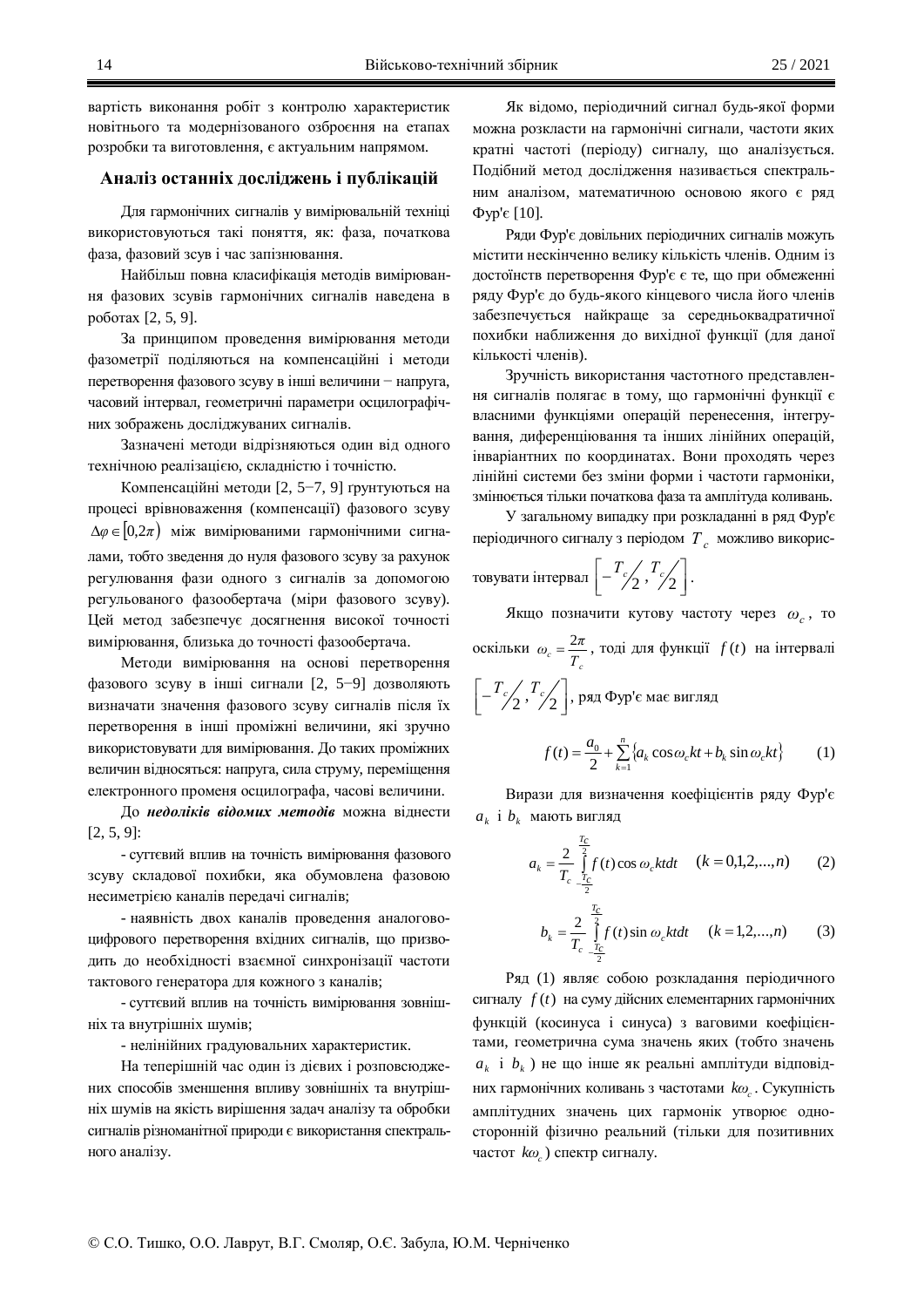Мета роботи. Сформувати принцип визначення фазового зсуву під час спектрального аналізу, який дозволить суттєво знизити вартість вимірювальних робіт, а також складову похибки, обумовлену фазовою несиметрією каналів передачі сигналів і вплив зовнішніх і внутрішніх шумів під час проведення вимірювань характеристик (параметрів) ОВТ.

#### **Виклад основного матеріалу**

На даний час найбільший інтерес для фазометрії являє визначення фазового зсуву. Під фазовим зсувом [11, 12] розуміється модуль різниці початкових фаз двох гармонічних сигналів однієї частоти.

В основу проведення вимірювання фазових зсувів сигналів покладена модель гармонічного сигналу, який задається без змін своїх параметрів на нескінченному інтервалі часу. Ця модель є ідеальною, а на практики використовують модель з фінітним тимчасовим вікном, тобто вимірювання проводяться на кінцевому часовому інтервалі.

Виходячи з вищевикладеного проведемо формулювання задачі з визначенню фазового зсуву з використанням спектрального аналізу сигналу, отриманого в результаті підсумовування двох гармонічних сигналів, які мають однакову амплітудою після проведення їх двопівперіодного перетворення.

Hexай є два гармонічних сигнали  $u_1(t)$  та  $u_2(t)$ , які мають фазовий зсув один щодо іншого, рівний Δφ, який знаходиться в інтервалі від 0 до  $2\pi$ . Виходячи з того, що вимірювання фазового зсуву вілносяться до відносних вимірювань, математичний запис зміни сигналів  $u_1(t)$  і  $u_2(t)$ , можна представити у вигляді:

$$
u_1(t) = U_{m1} \cos(2\pi ft)
$$
  
\n
$$
u_2(t) = U_{m2} \cos(2\pi ft + \Delta\varphi)
$$
\n(4)

де  $U_{m1} = U_{m2}$  – амплітуда сигналів  $u_1(t)$  та  $u_2(t)$  відповідно;  $f = \frac{1}{T}$  -частота сигналів; *т* -період сигналів.

3 сигналів  $u_1(t)$  і  $u_2(t)$  видобувається модуль, в результаті чого отримаємо:

$$
u'_{1}(t) = |u_{1}(t)| = |U_{m1} \cos(2\pi ft)|
$$
  
\n
$$
u'_{2}(t) = |u_{2}(t)| = |U_{m2} \cos(2\pi ft + \Delta \varphi)|
$$
\n(5)

Підсумував сигнали  $u_1'(t)$  i  $u_2'(t)$ , отримаємо:

$$
u'_{\sum} (t) = |U_{m1} \cos(2\pi ft)| + |U_{m2} \cos(2\pi ft + \Delta \varphi)| =
$$
  

$$
= \begin{cases} U_{\min} + (U_{1\max} - U_{\min}) \sin\left(2f - \frac{2\pi f}{\Delta \varphi}\right)t \\ \frac{\partial \pi}{\partial t_1} \le t < t_2 \\ U_{\min} + (U_{2\max} - U_{\min}) \sin\left(\frac{2\pi f}{\Delta \varphi}\right)t \end{cases}
$$
(6)  

$$
U_{\min} + (U_{2\max} - U_{\min}) \sin\left(\frac{2\pi f}{\Delta \varphi}\right)t
$$

Таким чином, використовуючи вираз (6), є можливість задіяти один канал передачі та цифрової обробки сигналів і тим самим зменшити вплив похибки, яка обумовлена фазовою несиметрією двох каналів передачі, що використовуються у відомих методах.

Розглянемо порядок формування запропонованого принципу більш детально.

Синтез часових діаграм, які описують порядок формування сигналу  $u'_{\sum}$  (t), використовуючи співвідношення (4) та (5), було проведено у середовищі Matlab з використанням інструментального додатка Simulink. Для цього синтезовано схему, яка наведена на рис. 1.



 $Puc.$  1. Структурна схема перетворення сигналів  $u_1(t)$  та  $u_2(t)$  у сигнал  $u_2'(t)$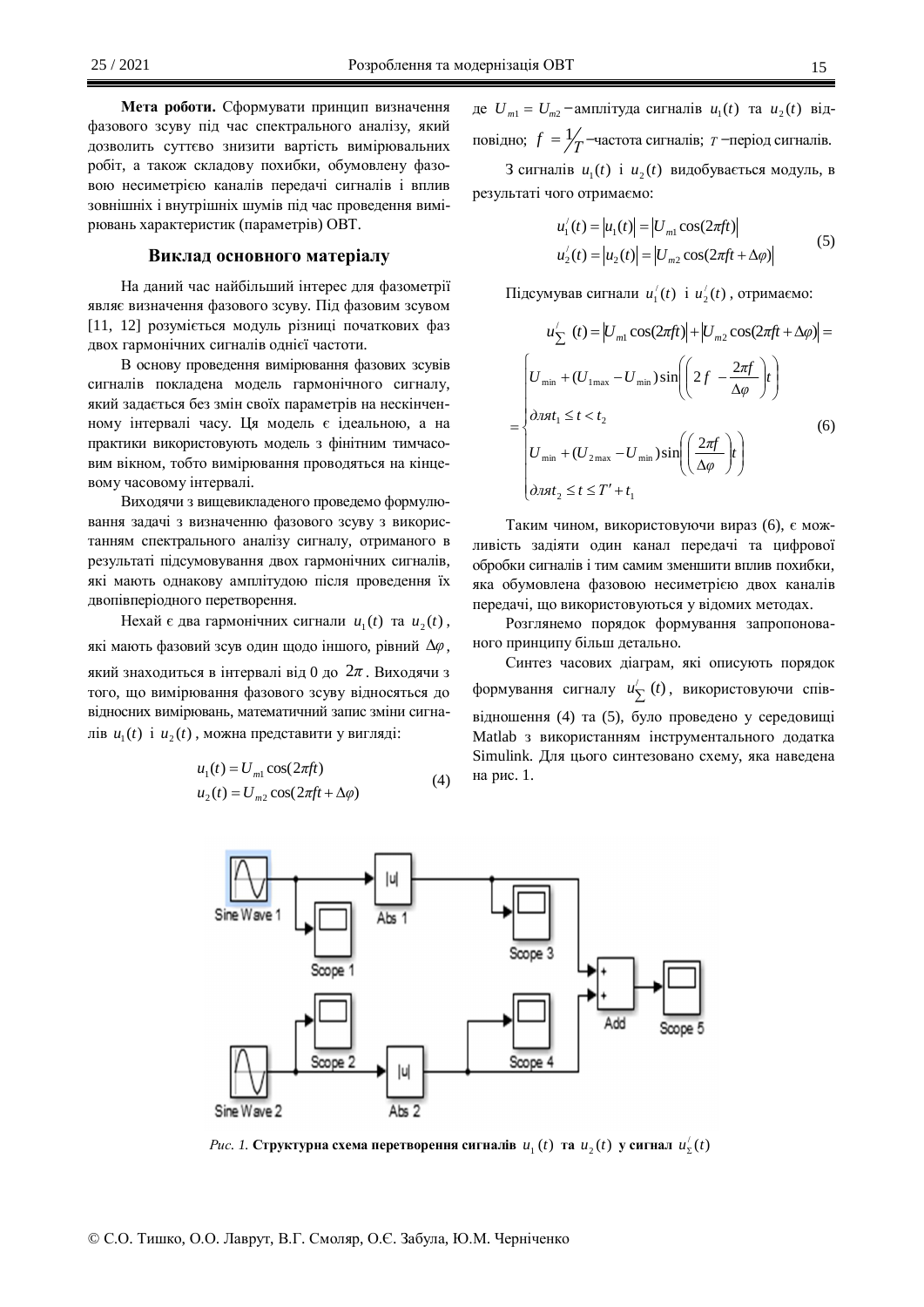У схемі синтез сигналу  $u_1(t)$  проводиться генератором гармонічних сигналів «Sine Wave 1», а сигналу  $u_2(t)$  генератором «Sine Wave 2». З виходу «Sine Wave 1» сигнал поступає на блок «Abs 1» та осцилограф, позначений «Scope 1», який призначений для формування часової діаграми сигналу  $u_1(t)$ . Відповідно з виходу «Sine Wave 2» сигнал поступає на блок «Abs 2» та осцилограф позначений «Scope 2», який призначений для формування часової діаграми сигналу  $u_2(t)$ . На виході блока «Abs 1» формується сигнал  $u_1'(t)$ , який надходить на перший вхід пристрою підсумування «Add» та «Scope 3». «Scope 3»

формує часову діаграму сигналу  $u_1'(t)$ . Аналогічно на виході блока «Abs 2» формується сигнал  $u_2'(t)$ , який надходить на другий вхід пристрою підсумування «Add» та «Scope 4». «Scope 3» формує часову діаграму сигналу  $u_2'(t)$ . На виході блока «Add» отримаємо сигнал  $u'_{\Sigma}(t)$ . Сигнал  $u'_{\Sigma}(t)$  надходить на «Scope 5», який сформує його часову діаграму.

На рис. 2 наведені часові діаграми сигналів  $u_1(t)$  $i \mu_2(t), \mu'_1(t) \, i \mu'_2(t), \, \text{rad } \mu'_2(t) \, \text{ppu} \, \text{shav}$ енні  $\Delta \varphi = 0$ , а також вкладка налаштування генератора «Sine Wave 2».



 $Puc.$  2. Часові діаграми сигналів  $u_1(t)$  і  $u_2(t)$  ,  $u_1'(t)$  і  $u_2'(t)$  , та  $u_2'(t)$  при значенні  $\Delta \! \varphi$   $=$   $\! 0$ 

Відповідно до вкладки налаштування, генератор «Sine Wave 2» формує синусоїдальний сигнал з амплітудою, рівною 1, постійна складова сигналу дорівнює 0, частота сигналу 1 рад/с, початкова фаза сигналу складає 0 рад, час квантування мінімальний для даного пристрою, тобто 0 на вкладці.

Часова діаграма, наведена на «Scope 2», повністю підтверджує налаштування на вкладці.

Порівнявши часову діаграму, наведену на вкладці «Scope 2», з часовою діаграмою, наведеною на вкладці «Scope 1», видно, що вони ідентичні. Виходячи з цього можливо зробити висновок, що налаштування генераторів «Sine Wave 2» та «Sine Wave 1» однакові.

Часові діаграми для сигналів  $u'_1(t)$  і  $u'_2(t)$  наведені на вкладках «Scope 3» та «Scope 4». Аналіз даних часових діаграм показує, що вони мають період рівний  $\pi$  с, максимальні значення рівні 1. Отримані результати відповідають порядку проведення дворівперіодного перетворення гармонічних сигналів.

Часові діаграми для сигналу  $u'_{\sum}$  (*t*) наведені на вкладці «Scope 5». Аналіз даної часової діаграми показує, що сигнал  $u'_{\sum}$  (*t*) має період, рівний  $\pi$  с, максимальне значення рівне 2, мінімальне значення рівне 0. Отримані результати відповідають порядку проведення підсумування двох однакових гармонічних сигналів після проведення їх двопівперіодного перетворення.

На рис. 3 наведені часові діаграми сигналів  $u_1(t)$  $i \mu_2(t), \mu'_1(t)$  i  $\mu'_2(t), \text{ та } \mu'_2(t)$  при значенні  $\Delta\phi = 0.5$ рад, а також вкладка налаштування генератора «Sine Wave 2».

Відповідно до вкладки налаштування, генератор «Sine Wave 2» формує синусоїдальний сигнал з амплітудою, рівною 1, постійна складова сигналу дорівнює 0, частота сигналу 1 рад/с, початкова фаза сигналу складає 0,5 рад, час квантування мінімальний для даного пристрою, тобто 0 на вкладці.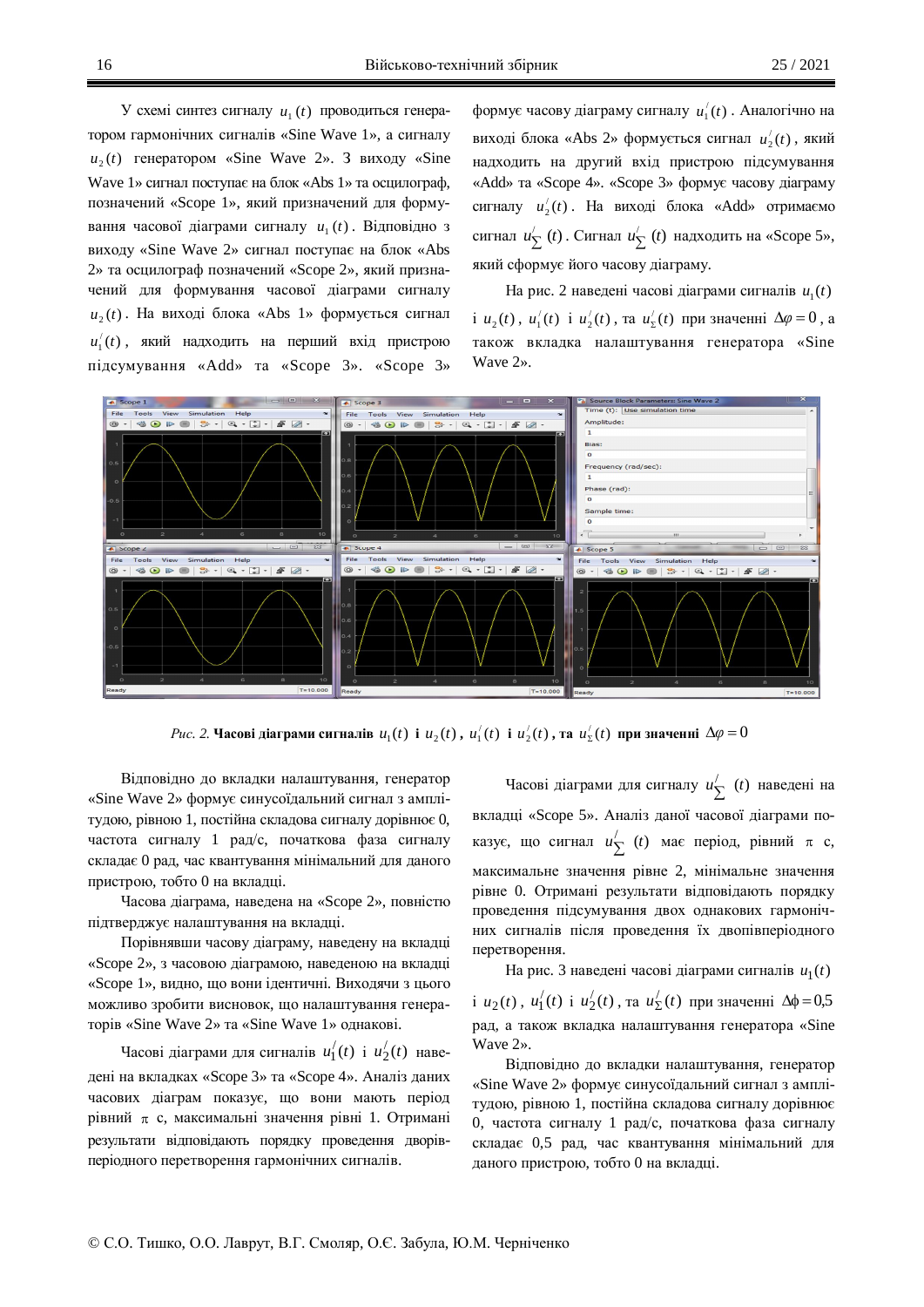Порівнявши часову діаграму, наведену на вкладці «Scope 1» на рис. 2, з часовою діаграмою, наведеною на вкладці «Scope 1» на рис.3, видно, що режими налаштування генератора «Sine Wave 1» залишилися незмінними



 $Puc$ . 3. Часові діаграми сигналів  $u_1(t)$  і  $u_2(t)$  ,  $u_1'(t)$  і  $u_2'(t)$  , та  $u_2'(t)$  при значенні  $\Delta \! \varphi \! = \! 0, \! 5$ рад

Часові діаграми для сигналів  $u_1'(t)$  і  $u_2'(t)$  наведені на вкладках «Scope 3» та «Scope 4». Аналіз даних часових діаграм показує, що вони мають період, рівний  $\pi$  с, максимальні значення рівні 1, однак сигнал  $u_2'(t)$ випереджає сигнал  $u_1'(t)$  близько 0,5.

Часові діаграми для сигналу  $u'_{\sum}$  (t) наведені на вкладці «Scope 5». Аналіз даної часової діаграми показує, що сигнал  $u'_{\sum}$  (*t*) має період, рівний  $\pi$  с. На часовому

iнтервалi вiд 0 до  $(\pi - 0.5)$  с максимальне значення дорівнює приблизно 1,95, мінімальне значення рівне 0,5. На часовому інтервалі від  $(π-0,5)$  до  $π$  максимальне значення дорівнює приблизно 0,55, мінімальне значення рівне 0,5.

На рис. 4 наведені часові діаграми сигналів  $u_1(t)$  і  $u_2(t)$ ,  $u_1'(t)$  i  $u_2'(t)$ ,  $\pi a$   $u_2'(t)$  при значенні  $\Delta \phi = 1,4$  рад, а також вкладка налаштування генератора «Sine Wave 2».



 $\mathit{Puc.}$  4. Часові діаграми сигналів  $\mathit{u}_1(t)$  і  $\mathit{u}_2(t)$  ,  $\mathit{u}_1'(t)$  і  $\mathit{u}_2'(t)$  , та  $\mathit{u}_2'(t)$  при значенні  $\Delta \varphi$   $=$   $1\!,$ 4 рад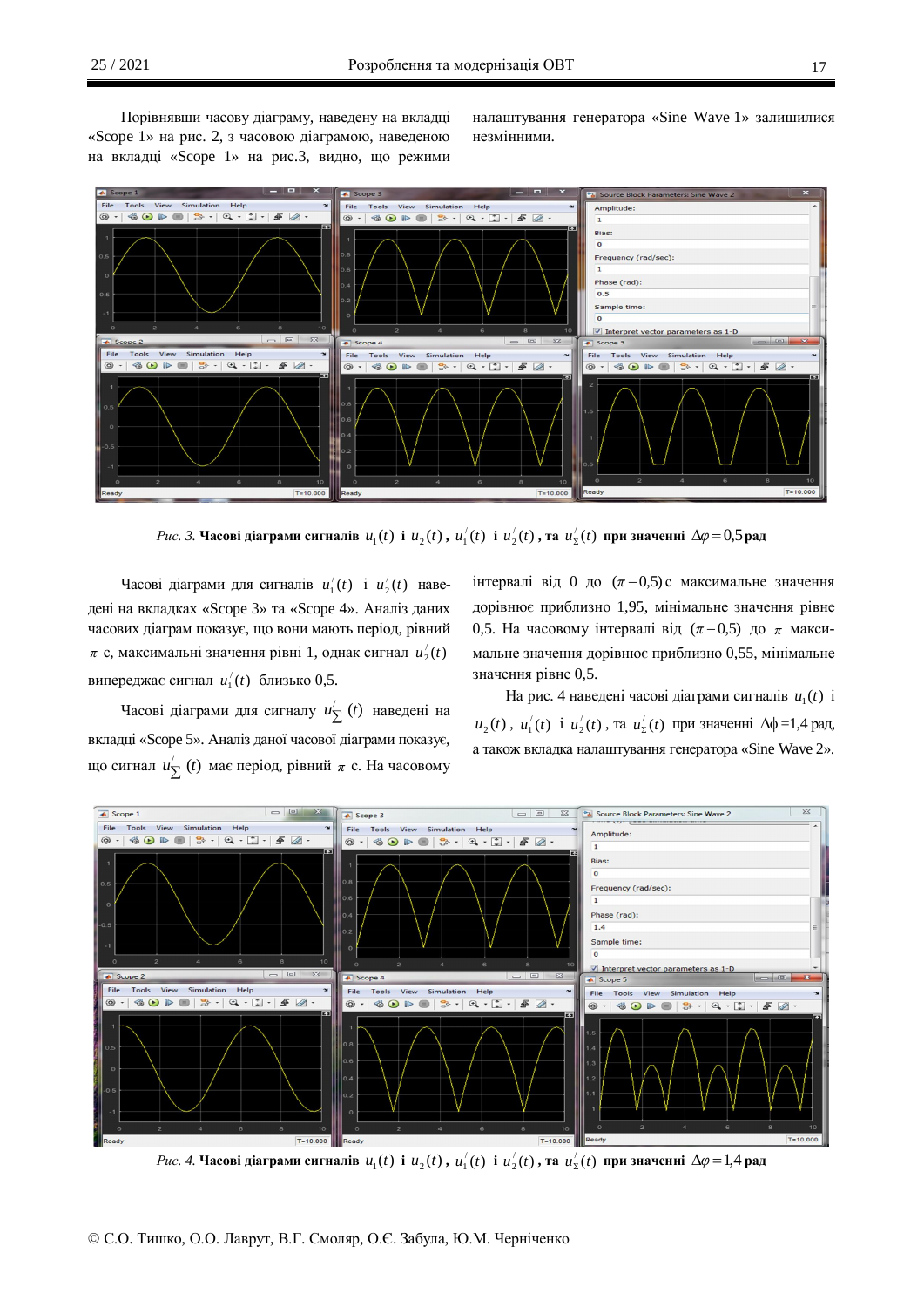Відповідно до вкладки налаштування, генератор «Sine Wave 2» формує синусоїдальний сигнал з амплітудою, рівною 1, постійна складова сигналу дорівнює 0, частота сигналу 1 рад/с, початкова фаза сигналу складає 1,4 рад, час квантування мінімальний для даного пристрою, тобто 0 на вкладці.

Порівнявши часову діаграму, наведену на вкладці «Scope 1» на рис. 2, з часовою діаграмою, наведеною на вкладці «Scope 1» на рис.4, видно, що режими налаштування генератора «Sine Wave 1» залишилися незмінними.

Часові діаграми для сигналів  $u_1'(t)$  і  $u_2'(t)$  наведені на вкладках «Scope 3» та «Scope 4». Аналіз даних часових діаграм показує, що вони мають період, рівний  $\pi$  с, максимальні значення рівні 1, однак сигнал  $u_2'(t)$ випереджає сигнал  $u_1'(t)$  близько 1,4.

Часові діаграми для сигналу  $u'_{\sum}$  (t) наведені на вкладці «Scope 5». Аналіз даної часової діаграми показує, що сигнал  $u'_{\sum}$  (*t*) має період, рівний  $\pi$  с. На часовому iнтервалi вiд 0 до  $(\pi-1,4)$  максимальне значення дорівнює приблизно 1,55, мінімальне значення приблизно дорівнює 0,95. На часовому інтервалі від  $(π - 1,4)$ до *п* максимальне значення дорівнює приблизно 1,29, мінімальне значення приблизно дорівнює 0,95.

3 рис. 2...4 видно, а також в [13, 14] показано, що  $u'_{\sum}$  (*t*) в залежності від значення  $\Delta \varphi$  вхідних curred  $u_1(t)$  i  $u_2(t)$ :

- є періодичним сигналом, з періодом  $T' = \frac{1}{2f} = \frac{T}{2}$  $\frac{1}{f} = \frac{1}{2}$ ;

- має два локальних максимуми  $U_{1\text{max}}$  та  $U_{2\text{max}}$ , які відповідають моментам часу  $t_{1\text{max}}$ ,  $t_{2\text{max}}$ , та два розриви  $U_{1\text{min}} = U_{2\text{min}} = U_{\text{min}}$ , які відповідають моментам часу  $t_1$ ,  $t_2$  відповідно;

- зміна значення кута фазового зсуву  $\Delta\varphi$  приводить до зміни значень  $U_{1\text{max}}$ ,  $U_{2\text{max}}$ ,  $U_{\text{min}}$  та часових параметрів  $t_{1\text{max}}$ ,  $t_{2\text{max}}$  та  $t_2$ .

Зміна значень вищезазначених характеристик сигналу *и*'<sub> $\sum$ </sub> (*t*) приводить до зміни його форми, що в свою чергу приведе до зміни значень коефіцієнтів  $a_k$ та *b*<sub>k</sub> ряду Фур'є в залежності від зміни величини фазового зсуву  $\Delta\varphi$ .

При проведенні спектрального аналізу використовуються такі поняття, як спектр амплітуд, спектр потужності і спектр фаз.

Під спектром амплітуд розуміється множина абсолютних величин коефіцієнтів  $C_k$  ( $k = 0,1,2,...,n$ ), які визначаються за відомими значеннями  $a_k$  і  $b_k$ співвілношенням

$$
|C_k| = \frac{\sqrt{a_k^2 + b_k^2}}{2} \tag{7}
$$

Величина  $|C_k|$  вказує на значення амплітуди k-го гармонічного сигналу при розкладанні в ряд Фур'є.

Під спектром потужності розуміється множина аргументів величин $|C_k|^2$ .

Під спектром фаз розуміється сукупність аргументів  $\angle C_k$  ( $k = 0,1,2,...,n$ ), які визначаються за відомими значеннями  $a_k$  і  $b_k$  співвідношенням

$$
\angle C_k = \arctg \frac{b_k}{a_k} \tag{8}
$$

Bеличина  $\angle C_k$  вказує на значення початкової фази k-го гармонічного сигналу при розкладанні в ряд  $\Phi$ yp' $\epsilon$ .

Тоді виходячи з вищевикладеного, сформулюємо завдання визначення фазового зсуву з використанням розкладання в ряд Фур'є як синтез аналітичних співвідношень, які описують взаємозв'язок зміни спектра амплітуд (потужності) і спектра фаз сигналу  $u'_{\sum}$  (*t*) в залежності від зміни  $\Delta\varphi$ .

Як видно з (4), сигнал  $u'_{\sum}$  (*t*) утворений шляхом підсумовування двох сигналів  $u_1'(t)$  і  $u_2'(t)$ . Дані сигнали утворені сигналами  $u_1(t)$  і  $u_2(t)$ , у яких рівні ампулітуди, але мають фазовий зсув між собою на кут  $\Delta\varphi$ .

Тоді можна стверджувати, що сигнал  $u_1(t)$ випереджає сигнал  $u_2(t)$  на певний часовий інтервал  $\tau$ , тобто  $u_2(t) = u_1(t-\tau)$ . За відомими значеннями  $\Delta\varphi$ і *Т* визначається часовий інтервал т за співвідношенням:

$$
\tau = \frac{\Delta \varphi}{2\pi} T \,. \tag{9}
$$

Як показано в [15], зсув сигналу у часовій області на деякий інтервал τ призводить до зміни спектра фаз, але спектр амплітуд сигналу залишається незмінним.

Для випадку, коли  $\Delta \varphi = 0$ , справедливо твердження, що  $u_1(t) = u_2(t)$ , при цьому кутова частота вказаних сигналів дорівнює  $\omega$ , відповідно з урахуванням  $[10, 11]$ , ряд Фур'є для  $u_1'(t)$  та  $u_2'(t)$ , має вигляд: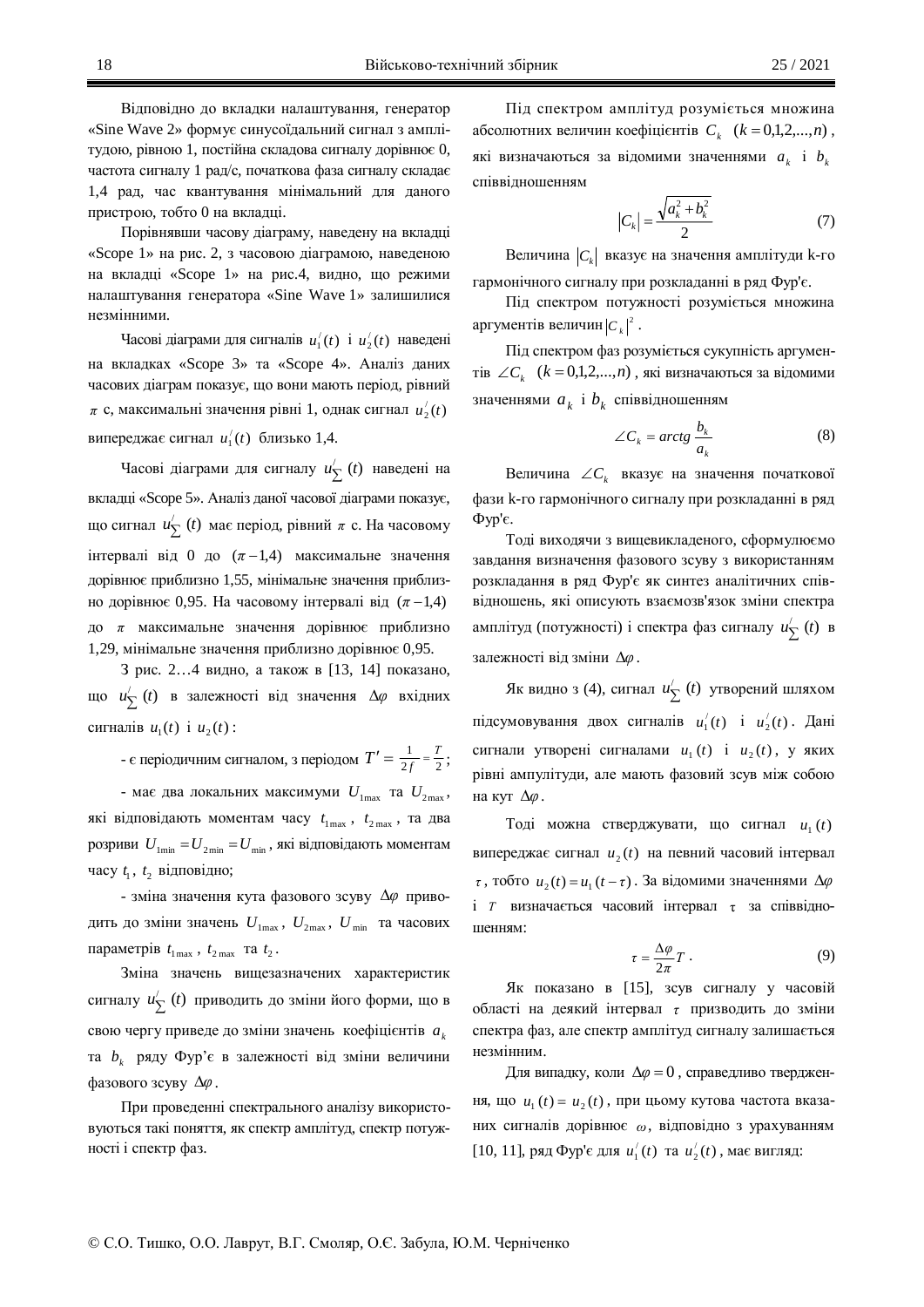$$
u'_1(t) = u'_2(t) = \frac{a'_0}{2} + \sum_{k=1}^n \left\{ a'_k \cos 2\omega kt + b'_k \sin 2\omega kt \right\}.
$$

Тоді ряд Фур'є для сигналу  $u'_{\sum}$  (*t*) буде мати вигнял

$$
u'_{\sum} (t) = a'_0 + 2 \sum_{k=1}^{n} \{a'_k \cos 2\omega kt + b'_k \sin 2\omega kt\}
$$

 $\mu$ ля випадку, коли  $\Delta\varphi\neq0$  , за умови, що  $\boldsymbol{U}_{m1.k}$  та  $U_{m2,k}$  значення амплітуд  $k - \mu x$  гармонік визначені з використанням співвідношення (7) сигналів  $u_1'(t)$  і  $u_2'(t)$  відповідно, а  $\varphi_{{1}_{\mathcal{K}}}$  та  $\varphi_{{2}_{\mathcal{K}}}$  значення початкових фаз *k* – их гармонік визначені з використанням співвідношення (8) сигналів  $u_1'(t)$  і  $u_2'(t)$  відповідно, ряд Фур'є для сигналу  $u'_{\sum}$  (*t*) буде мати вигляд:

$$
u'_{\sum} (t) = U_{m1.0} + \sum_{k=1}^{n} [U_{m1.k} \sin(2\omega kt + \varphi_{1.k})] +
$$
  
+  $U_{m2.0} + \sum_{k=1}^{n} [U_{m2.k} \sin(2\omega kt + \varphi_{2.k})] =$   
=  $[U_{m1.0} + U_{m2.0}] +$   
+  $[U_{m1.1} \sin(2\omega t + \varphi_{1.1}) + U_{m2.1} \sin(2\omega t + \varphi_{2.1})] +$   
+  $[U_{m1.2} \sin(4\omega t + \varphi_{1.2}) + U_{m2.2} \sin(4\omega t + \varphi_{2.2})] + ...$   
...+  $[U_{m1.n} \sin(2n\omega t + \varphi_{1.n}) + U_{m2.n} \sin(2n\omega t + \varphi_{2.n})]$ 

Обґрунтування значення амплітуди $\textit{U}^\prime_{m \sum}$ першої гармоніки сигналу *и*<sup>/</sup><sub>Σ</sub> (*t*) за відомими значеннями амплітуд перших гармонік  $U_{m1.1} = U_{m2.1}$  сигналів  $u_1'(t)$  $i \mu_2'(t)$  при наявності фазового зсуву рівного  $\Delta \varphi$  сигналів  $u_1(t)$  і  $u_2(t)$ , проведемо з урахуванням наступного:

- при підсумовуванні двох гармонічних сигналів однієї частоти, які мають однакову амплітудою  $U_m$ , та фазовий зсув між собою  $\Delta\varphi$ , отримаємо гармонічний сигнал, амплітуда якого визначається співвідношенням [2]

$$
U_{m\sum} = 2U_m \cos \frac{\Delta \varphi}{2}, \qquad (10)
$$

при цьому початкова фаза даного гармонічного сигналу дорівнює  $\Delta\varphi/2$ ;

- відомо, що частота першої гармоніки сигналу дорівнює частоті сигналу;

- відповідно, до аналізу рис. 2…4, а також у [12, 13] показано, що  $u_1'(t)$ ,  $u_2'(t)$  **i**  $u_2'(t)$  мають період у два рази менший, ніж  $u_1(t)$  і  $u_2(t)$ ;

- можна стверджувати, що  $u_2(t) = u_1(t - \tau)$  та  $u'_2(t) = u'_1(t-\tau)$ , тобто часовий інтервал зсуву  $\tau$  між

сигналами  $u_1'(t)$  та  $u_2'(t)$ , часовий інтервал зсуву *т* між сигналами  $u_1(t)$  та  $u_2(t)$  однаковий;

- виходячи зі співвідношення (9) та вищенаведених зауважень видно, що значення фазового зсуву перших гармонік сигналів  $u_1'(t)$  і  $u_2'(t)$  буде дорівнювати 2Δ $\varphi$ , при наявності фазового зсуву, рівного Δ $\varphi$ сигналів  $u_1(t)$  і  $u_2(t)$ 

Таким чином, значення амплітуди  $U_{m\sum}^{\prime}$  першої гармоніки сигналу  $u'_{\sum}$  (*t*) за відомими значеннями амплітуд перших гармонік  $U_{m1.1} = U_{m2.1}$  сигналів  $u_1'(t)$  $\mu'_2(t)$  при наявності фазового зсуву, рівного  $\Delta\varphi$ сигналів  $u_1(t)$  і  $u_2(t)$ , визначається співвідношенням

$$
U'_{m\sum 1} = 2U_{m1,1}\cos \Delta\varphi \,.
$$
 (11)

При цьому початкова фаза першої гармоніки сигналу  $u'_{\sum}$  (*t*) дорівнює  $-\Delta\varphi$ , за умови, що початкова фаза сигналу *u*<sub>1</sub> (*t*) дорівнює 0, а початкова фаза сигналу  $u_2(t)$  дорівнює  $\Delta \varphi$ .

Тоді значення амплітуди  $U^{'}_{m \sum k}$  *k*-й гармоніки сигналу  $u'_{\Sigma}(t)$  за відомими значеннями амплітуд  $U_{m1,k}$  **ra**  $U_{m2,k}$  *k* - *ux* rapmonik сигналів  $u_1'(t)$  i  $u_2'(t)$ при значенні фазового зсуву рівного Δφ сигналів  $u_1(t)$  i  $u_2(t)$  розраховується з використанням співвілношення

$$
U'_{m \sum k} = 2U_{m1,k} \cos(k\Delta\varphi) \quad (k = 0,1,2,...,n) \tag{12}
$$

З урахуванням (9), для *k* -й гармоніки початкова фаза  $\varphi_{\kappa}$  на інтервалі  $\left[-\frac{\pi}{2}, \frac{\pi}{2}\right]$  сигналу  $u'_{\sum}$  (*t*) буде дорівнювати

$$
\varphi_{\kappa} = -k\Delta\varphi \,,\tag{13}
$$

за умови, що початкова фаза сигналу  $u_1(t)$  дорівнює 0, а початкова фаза сигналу  $u_2(t)$  дорівнює  $\Delta \varphi$ .

Синтез аналітичних співвідношень для розрахунку значень  $U_{m1,k}$  проведемо в наступному порядку.

Визначимо спектр амплітуд для сигналу  $u_1'(t)$  за умови  $U_m$ 1. Співвідношення для розрахунку коефіщентів ряду Фур'є  $a_{1,k}$  і  $b_{1,k}$  сигналу  $u_1'(t)$  мають вигляд вид:

$$
a_{1,k} = \frac{2}{T'} \underbrace{\int_{T}^{\frac{T'}{2}} \left| U_{m1} \cos(\omega t) \right| \cos(2\omega kt) dt}_{(k = 0,1,2,...,n)}
$$
(14)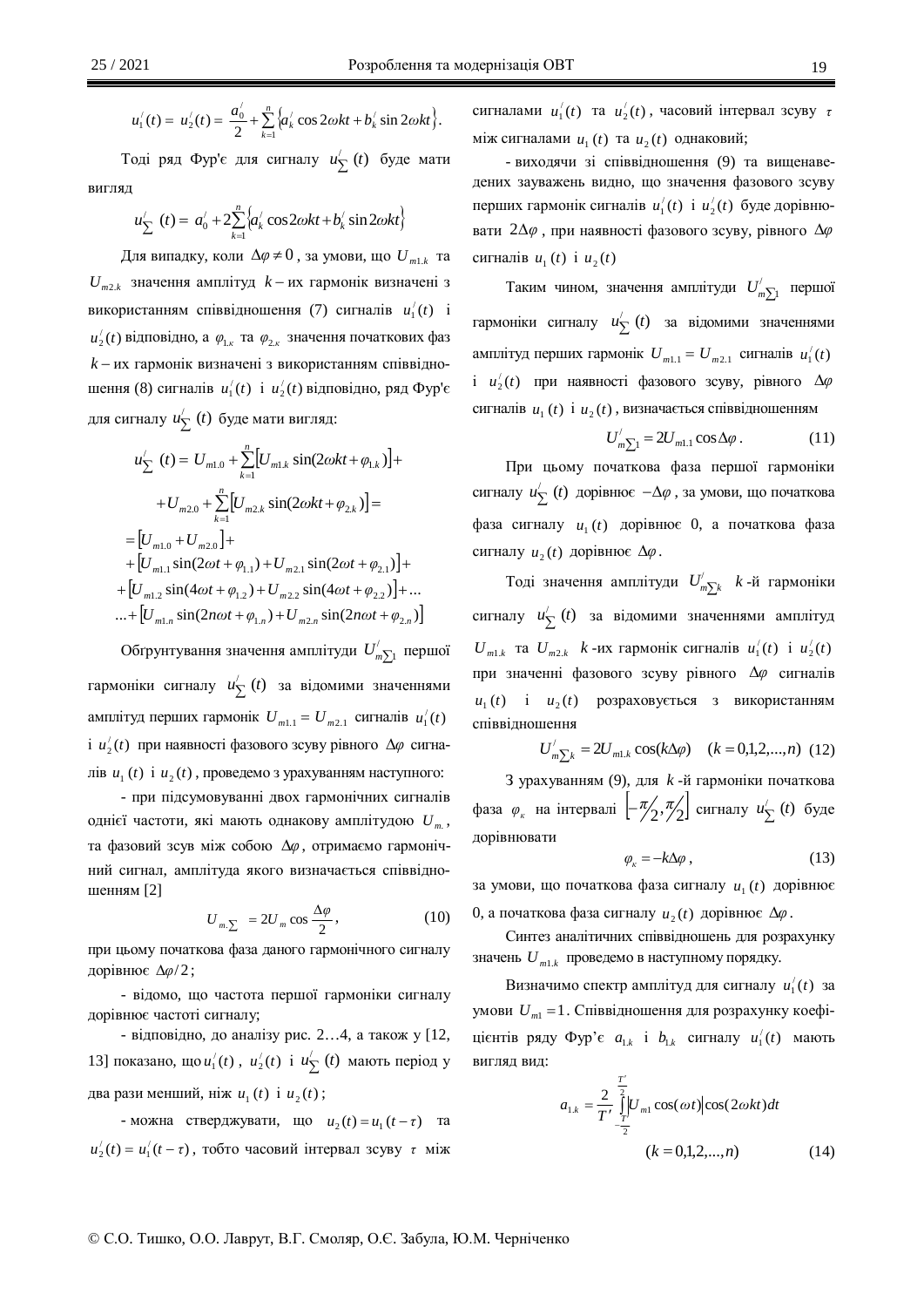$$
b_{1,k} = \frac{2}{T'} \int_{-\frac{T'}{2}}^{\frac{T'}{2}} |U_{m1} \cos(\omega t)| \sin(2\omega kt) dt
$$

$$
(k = 1, 2, ..., n)
$$
 (15)

 $\Pi$ о відомих величинах  $a_{1,k}$  и  $b_{1,k}$  значення  $U_{m1(1),k}$ розраховується співвідношенням

$$
U_{m1(1),k} = \frac{\sqrt{a_{1,k}^2 + b_{1,k}^2}}{2} \,. \tag{16}
$$

Розрахунок значень  $U_{m1(1),k}$  проводився з викорис-

танням універсального математичного пакета MathCAD, який на відміну від Simulink має більшу точність обчислень, результати надані в таблиці 1.

*Ɍɚɛɥɢɰɹ 1*

|                |                                   |                                   |                                   |                                   | 4                                |                                  | O                                               |                                  |                                   |                                    |
|----------------|-----------------------------------|-----------------------------------|-----------------------------------|-----------------------------------|----------------------------------|----------------------------------|-------------------------------------------------|----------------------------------|-----------------------------------|------------------------------------|
| m1(1).k<br>(B) | 0,637                             | 0.212                             | 0.042                             | 0.018                             | 0.01                             | $6.4\times$<br>$\times 10^{-3}$  | $4.447 \times 3.265 \times$<br>$\times 10^{-3}$ | $\times 10^{-3}$                 | $2.496\times$<br>$\times 10^{-3}$ | $1.97\times$<br>$\times 10^{-3}$   |
|                | 10                                |                                   | 12                                | 13                                | 14                               | 15                               | 16                                              |                                  | 18                                | 19                                 |
| m1(1).k<br>(B) | $1.595\times$<br>$\times 10^{-3}$ | $1.306\times$<br>$\times 10^{-3}$ | $1.306\times$<br>$\times 10^{-3}$ | $9.431\times$<br>$\times 10^{-4}$ | $8.13\times$<br>$\times 10^{-4}$ | $7.08\times$<br>$\times 10^{-4}$ | $6.22\times$<br>$\times 10^4$                   | $5.51\times$<br>$\times 10^{-4}$ | $4.915\times$<br>$\times 10^{-4}$ | $4.411\times$<br>$\times 10^{ -4}$ |

**Значення**  $U_{mI(1)k}$  для  $U_{mI} = 1B$ 

Скориставшись властивістю лінійності ряду Фур'є, співвідношення для визначення значення амплітуди  $U'_{m\sum k}$  *k* -й гармоніки сигналу  $u'_{\sum}$  (*t*) за відомими значеннями амплітуд  $U_{m1} = U_{m2}$  при значенні фазового зсуву початкових сигналів  $u_1(t)$  *i*  $u_2(t)$ , яке дорівнює  $\Delta\varphi$ , розраховується з використанням співвідношення:

$$
U'_{m\sum k} = 2U_{m1(1),k}U_{m1}\cos(k\Delta\varphi) \quad (k = 0,1,2,...,n) \quad (17)
$$

Розглянемо можливість використовувати отримані співвідношення для синтезу спектра амплітуд і фаз сигналу *u*<sup>/</sup><sub>2</sub> (*t*). Для цього порівняємо спектр амплітуд і фаз сигналу  $u'_{\sum}$  (*t*), отриманого з використанням співвідношень (16) і (12) і нижченаведених виразів:

$$
a_k = \frac{2}{T'} \prod_{\frac{T'}{2}}^{\frac{T'}{2}} \left[ U_m \cos(\omega t) \right] + \left[ U_m \cos(\omega t + \Delta \varphi) \right] \cos 2\omega kt dt
$$
  

$$
(k = 0, 1, 2, ..., n) \qquad (18)
$$

$$
b_k = \frac{2}{T'} \underbrace{\int_{T'}^{T'} \left[ U_m \cos(\omega t) \right] + \left[ U_m \cos(\omega t + \Delta \phi) \right] \sin 2\omega kt dt}_{- \frac{T'}{2}}
$$

$$
(k = 1, 2, \dots, n) \tag{19}
$$

$$
U_{m,k} = \frac{\sqrt{a_{1,k}^2 + b_{1,k}^2}}{2}
$$
 (20)

$$
\angle C_k = \arctg \frac{b_k}{a_k} \tag{21}
$$

Pозрахунок значень  $U_{m,k}$  i  $\angle C_k$  проводився в універсальному математичному пакеті MathCAD.

Як показник наближення спектра фаз використовуємо різницю між значенням величин $\varphi_{\kappa}$ отриманих з використанням співвідношення (13), і значенням величин  $\angle C_k$  на інтервалі  $\left\lfloor \frac{\pi}{2}, \frac{\pi}{2} \right\rfloor$ , розрахованого з використанням співвідношення (18, 19, 21).

Результати порівняння для деяких значень  $\Delta \varphi$  представлені на рис. 5. Дані результати показують, що відносне відхилення спектра фаз, отриманого з використання (13), відрізняється від значень спектра фаз, отриманого з використанням (18, 19, 21), менш ніж на 0,1%

| $\Delta \Phi = 0.1$    | $\Delta \Phi = 1.0$   | $\Delta \phi = 1.5$    |
|------------------------|-----------------------|------------------------|
| 0                      | 0                     | 0                      |
| $1.91 \cdot 10^{-5}$   | $3.916 \cdot 10^{-6}$ | $4.18 \cdot 10^{-6}$   |
| $8.608 \cdot 10^{-5}$  | $2.667 \cdot 10^{-5}$ | $-8.714 \cdot 10^{-7}$ |
| $2.904 \cdot 10^{-4}$  | $1.647 \cdot 10^{-4}$ | $4.446 \cdot 10^{-4}$  |
| $1.321 \cdot 10^{-3}$  | $5.127 \cdot 10^{-5}$ | $4.131 \cdot 10^{-4}$  |
| $2.025 \cdot 10^{-3}$  | $2.964 \cdot 10^{-4}$ | $5.978 \cdot 10^{-4}$  |
| $6.397 \cdot 10^{-6}$  | $1.288 \cdot 10^{-3}$ | $-9.269 \cdot 10^{-4}$ |
| $-2.049 \cdot 10^{-4}$ | $9.584 \cdot 10^{-5}$ | $4.934 \cdot 10^{-3}$  |
| $8.334 \cdot 10^{-5}$  | $1.542 \cdot 10^{-3}$ | $-8.821 \cdot 10^{-4}$ |
| $2.658 \cdot 10^{-5}$  | $4.032 \cdot 10^{-3}$ | $-4.889 \cdot 10^{-4}$ |
| $4.055 \cdot 10^{-5}$  | $1.826 \cdot 10^{-4}$ | $-7.265 \cdot 10^{-4}$ |

*Puc.* 5. **Різниця між значенням величин**  $\varphi_{k}$ **та**  $\angle C_{k}$ 

Аналогічно як показник наближення спектра амплітуд використовується різниця між значеннями величин  $U'_{m \sum k}$ , отриманих з урахуванням співвідношення (17) i значеннями величини  $U_{m,k}$ , розрахованими за допомогою співвідношень (18...20).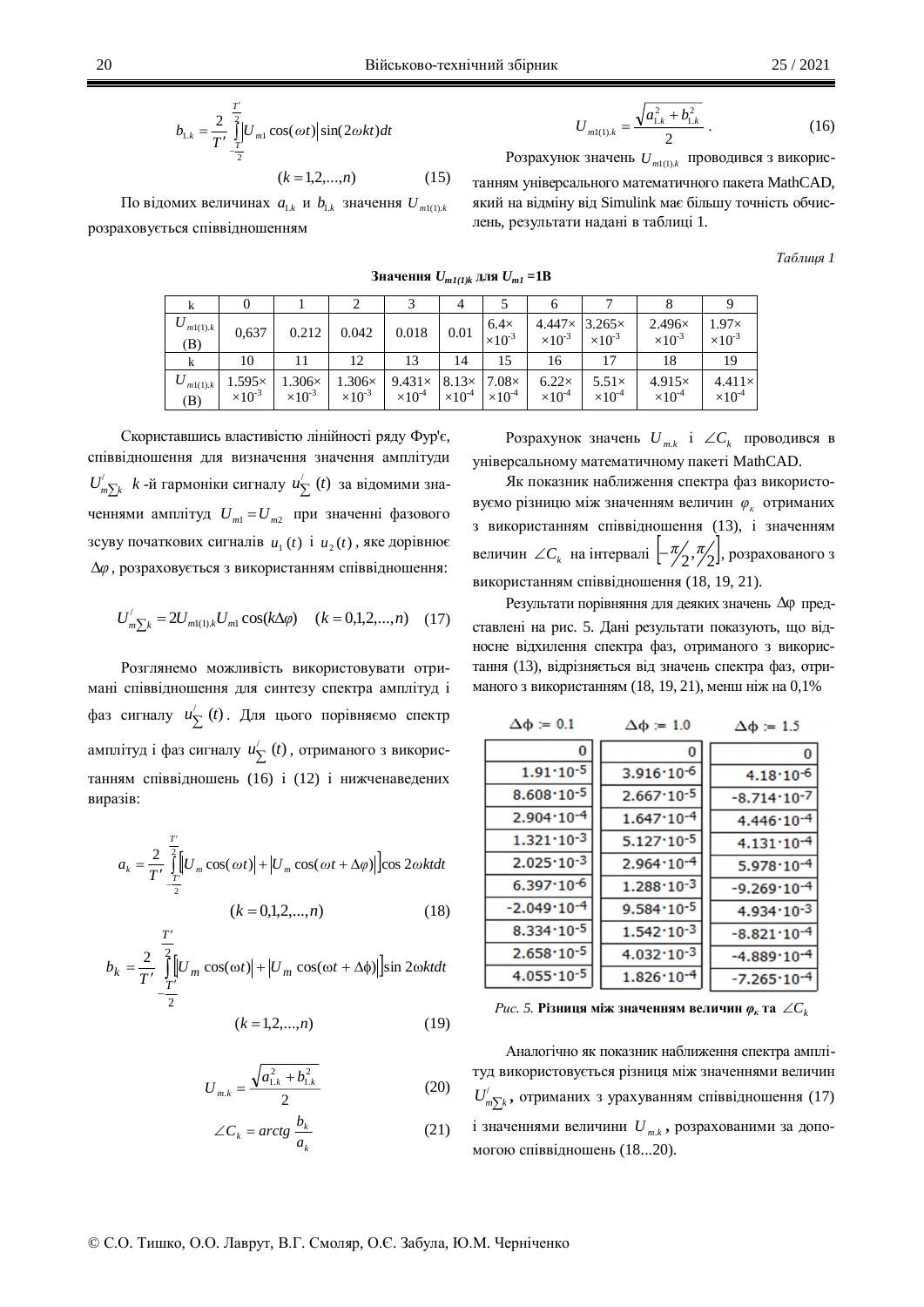Результати порівняння для деяких значень  $\Delta\varphi$  і  $U_m = 2$  представлені на рис.6. Дані результати показують, що відносне відхилення спектра амплітуд, отриманого з використання (12), відрізняється від значень спектра амплітул, отриманого з використанням (18, 19, 21) менш ніж на 0,1%..

|                | $\Delta \phi = 0.1$    |                | $\Delta \phi = 1.0$    | $\Delta \phi = 1.5$ |                        |  |
|----------------|------------------------|----------------|------------------------|---------------------|------------------------|--|
|                | 0                      |                | $\mathbf{0}$           |                     | n                      |  |
| $\bf{0}$       | $-1.238 \cdot 10^{-5}$ | $\bf{0}$       | $2.77 \cdot 10^{-6}$   | 0                   | $8.518 \cdot 10^{-5}$  |  |
| 1              | $-1.652 \cdot 10^{-6}$ | 1              | $-6.954 \cdot 10^{-7}$ | 1                   | $-3.326 \cdot 10^{-6}$ |  |
| $\overline{2}$ | $-3.058 \cdot 10^{-6}$ | $\overline{2}$ | $-5.635 \cdot 10^{-7}$ | 2                   | $-4.777 \cdot 10^{-5}$ |  |
| 3              | $-6.382 \cdot 10^{-6}$ | 3              | $-3.35 \cdot 10^{-6}$  | 3                   | $-7.818 \cdot 10^{-6}$ |  |
| 4              | $-2.087 \cdot 10^{-5}$ | 4              | $-1.067 \cdot 10^{-6}$ | 4                   | $10.10 - 6$            |  |
| 5              | $-4.623 \cdot 10^{-5}$ | 5              | $-5.922 \cdot 10^{-7}$ | 5                   | $-1.425 \cdot 10^{-5}$ |  |
| 6              | $-1.358 \cdot 10^{-7}$ | 6              | $-7.898 \cdot 10^{-6}$ | 6                   | $7.167 \cdot 10^{-6}$  |  |
| $\overline{7}$ | $-2.681 \cdot 10^{-6}$ | $\overline{7}$ | $-1.5 \cdot 10^{-6}$   | $\overline{7}$      | $1.66 \cdot 10^{-5}$   |  |
| 8              | $3.331 \cdot 10^{-7}$  | 8              | $-3.282 \cdot 10^{-7}$ | 8                   | $-8.066 \cdot 10^{-6}$ |  |
| 9              | $-1.874 \cdot 10^{-6}$ | 9              | $-1.457 \cdot 10^{-5}$ | 9                   | $-7.837 \cdot 10^{-6}$ |  |
| 10             | $-8.791 \cdot 10^{-8}$ | 10             | $-2.191 \cdot 10^{-6}$ | 10                  | $-5.604 \cdot 10^{-6}$ |  |

 $\mathit{Puc.~6.~P$ ізниця між значенням величин  $\mathit{U^{\prime}_{m}}_{\sum k}$  та  $\mathit{U_{m,k}}$ 

### **Висновки**

Принципи фазометрії знайшли широке застосування у таких системах, як вимірювачі фазового зсуву, засоби ультразвукового дослідження, засоби вимірювання R, L, C – параметрів, кутоміри, далекоміри, системи та засоби вимірювання геометричних величин під час проведення технічного обслуговування ОВТ.

Аналіз відомих принципів вимірювання фазових зсувів показав, що суттєвий вклад у підсумкову похибку вимірювання фазових зсувів здійснює складова, яка обумовлена фазовою несиметрією каналів передачі сигналів, та вплив зовнішніх і внутрішніх шумів.

В якості альтернативного принципу визначення фазового зсуву запропоновано використовувати сигнал, який отриманий в результаті сумування гармонічних сигналів після проведення їх двопівперіодного перетворення з подальшим проведенням його спектрального аналізу.

Запропоновані аналітичні співвідношення, які встановлюють взаємозв'язок між фазовим зсувом і характеристиками спектра амплітуд і фаз розглянутого сигналу. Дані аналітичні співвідношення, можливо, розглядати як математичну основу для синтезу методів визначення фазового зсуву двох гармонічних сигналів з використанням спектрального аналізу сигналу, отриманого в результаті їх складання після проведення їх двопівперіодного перетворення.

Використання запропонованого принципу визначення фазового зсуву дозволить суттєво зменшити складність вимірювальних систем за рахунок спрощення схемних рішень (необхідність використовувати один тракт передачі та цифрової обробки сигналу) у порівнянні з методами та засобами, що використовуються на теперішній час (цифрова обробка та передача сигналів проводиться для кожного гармонічного сигналу по окремому тракту). А це, в свою чергу дозволить провести економію матеріальних ресурсів на контроль технічних характеристик ОВТ та його частин (близько 10%), під час проведення випробувань на етапах розробки та виготовлення зразка без зниження якості проведення вимірювання.

У подальшому доцільно провести роботи з формування аналітичних співвідношень, які описують взаємозв'язок спектральних характеристик сигналу, що аналізується в залежності від зміни фазового зсуву за умови нерівності амплітуд гармонічних сигналів. Що, в свою чергу, дозволить сформувати такі методи вимірювання, застосування яких зменшує вимоги до вимірювального обладнання без зниження точності вимірювань.

# Список літератури

1. Крюков О.М., Мельніков Р.С., Музичук В.А. Метод діагностування технічного стану каналів стволів та боєприпасівна основі ідентифікації характеристик балістичних елементів пострілу. Збірник наукових праць Національної *ɚɤɚɞɟɦɿʀ ɇɚɰɿɨɧɚɥɶɧɨʀ ɝɜɚɪɞɿʀ ɍɤɪɚʀɧɢ*. 2018. ȼɢɩ. 2 (32). ɋ. 5-11. DOI: https://doi.org/10.33405/2409-7470/2018/2/32/- 155166.

2. Куц Ю. В., Щербак Л. М. Статистична фазометрія. Тернопільський державний технічний університет. 2009. 384 с.

3. Лавруг О.О., Лавруг Т.В., Климович К.О., Здоренко Ю.М. Новітні технології та засоби зв'язку у Збройних Силах України: шлях трансформації та перспективи розвитку. Наука і техніка Повітряних Сил Збройних Сил України. 2019. Вип. 1 (34). ɋ. 91-101 DOI: https://doi.org/: 10.30748/nitps.2019.34.13.

4. Лаврут О.О., Климович К.О., Тарасюк М.Л., Антонюк О.Л. Стан та перспективи застосування сучасних технологій та засобів радіозв'язку в Збройних Силах України. Системи озброєння і військова техніка: науковий журнал. 2017. Вип. 1(49). С. 42-49.

5. L. Bohdal, L. Kukiełka, S. Legutko, R. Patyk, A. Radchenko. Modeling and Experimental Research of Shear-Slitting of AA6111-T4 Aluminum Alloy Sheet. *Materials.* 2020. Vol. 13, Iss. 14. Article Id: 3175. DOI: https://doi.org/ 10.3390/ma13143175.

6. Bonavolontà F., D'Apuzzo, M., Liccardo, A. and Mieleb, G. Harmonic and interharmonic measurements through a compressed sampling approach. *Measuremen*t. 2016. Vol. 77. P. 1-15. DOI: org/10.1016/j.measurement. 2015.08.022

7. Skolnik M.I. Radar Handbook. Third Edition. *The McGraw-Hill Companies*, 2008. 1352 p.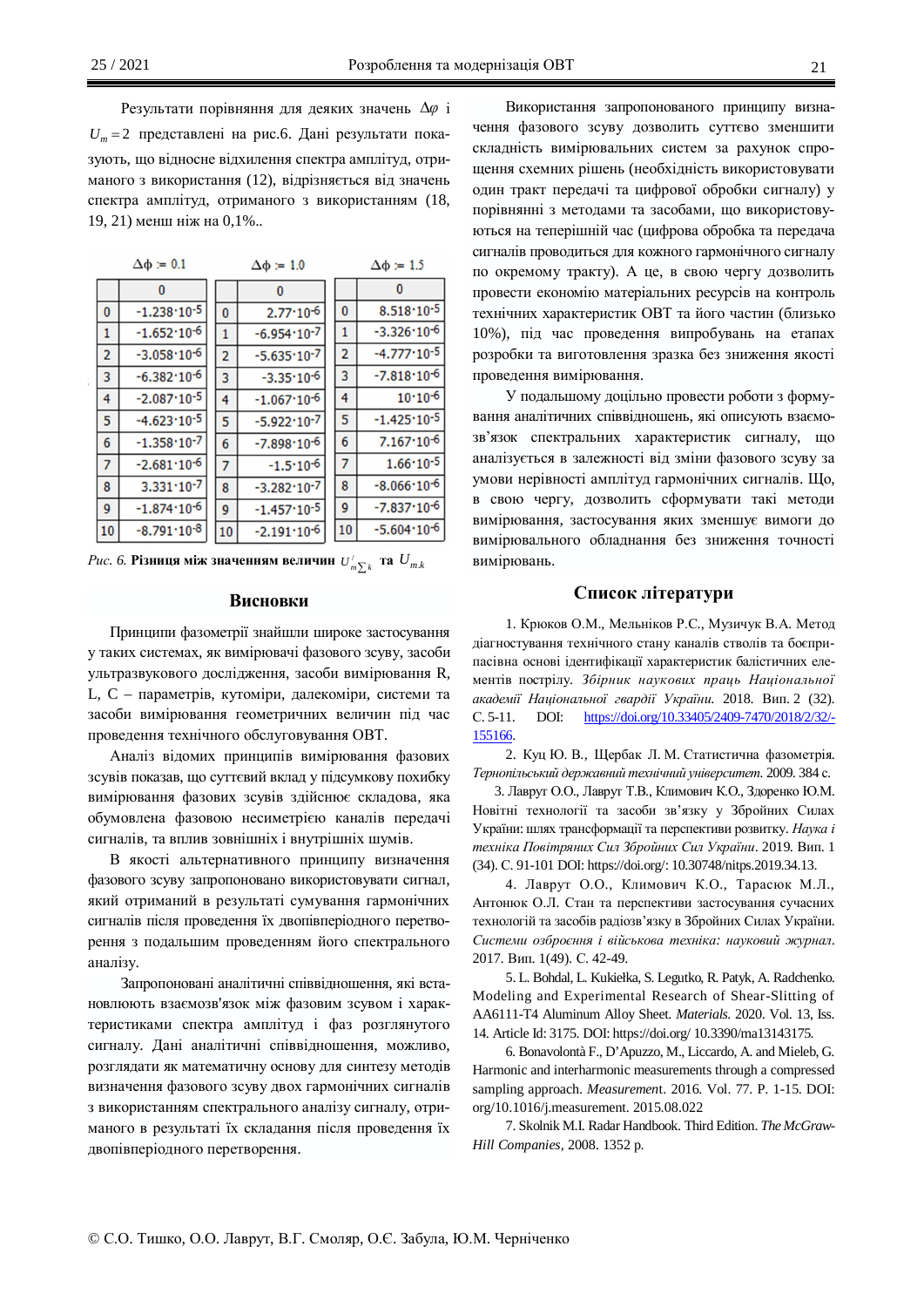8. Sun G., Wu L., Kuang Z., Ma Z., Liu J. Practical tracking control of linear motor via fractional-order sliding mode. *Automatica.* 2018. Vol. 94. P. 221-235. DOI: https://doi.org/10.1016/ j.automatica.2018.02.011.

9. Wang Y., Wang C., Tao Y. Fast Frequency Acquisition and Phase Locking of Nonplanar Ring Oscillators. *Appl. Sci*. 2017. Vol. 7. P. 10-32. DOI: https://doi.org/10.3390/ app7101032

10. Kihong S. On the Selection of Sensor Locations for the Fictitious FRF based Fault Detection Method. *International Journal of Emerging Trends in Engineering Research*. 2019. Vol. 7. Is. 7. P. 569-575. DOI: https:// org/10.30534/ijeter/2019/277112019.

11. ГОСТ 16465-70 Сигналы радиотехнические измерительные. Термины и определения. Изд-во стандартов. 1987. 27 с.

12. Kuts Yu., Protasov A., Lycenco Y. Dugin O. Bliznuk O. Uchanin V. Using Multidifferential Transducer for Pulsed Eddy Current Object Inspection. *IEEE First Ukraine Conference on Electrical and computer engineering (Ukrcon). Conference Proceedings.* May 29 –June 2, 2017. Kyiv, Ukraine. P.826–829. DOI: https://doi.org/1109/UKRCON.2017. 8100361

13. Тышко С.А., Смоляр В.Г., Забула О.Е. Анализ возможности использования двухполупериодного преобразования для измерения фазового сдвига гармонических сигналов с равной амплитудой. Збірник наукових праць Харківського університету Повітряних Сил. 2013. №2 (30). С. 42-44.

14. Губін С.В., Тишко С.О., Забула О.Є., Черниченко Ю.М. Осцилографічний метод вимірювання фазового зсуву на базі двонапівперіодного перетворення. Радіоелектронні і комп'ютерні системи. 2019. Вип. 4(2019). С. 47–54 DOI: https://doi.org/:10.32620/ reks.2019.4.05

15. Лайонс Р. Цифровая обработка сигналов: Второе издание. *ООО. «Бином-Пресс»*. 2006 . 656 с.

#### **References**

1*.* Kriukov O.M., Melnikov R.S. and Muzychuk V.A. (2018), "Metod diahnostuvannia tekhnichnoho stanu kanaliv stvoliv ta boieprypasivna osnovi identyfikatsii kharakterystyk balistychnykh elementiv postrilu" [Method of diagnosing the technical condition of barrel channels and ammunition based on the identification of the characteristics of ballistic elements of the shot]. *Collection of scientific works of the National Academy of the National Guard of Ukraine.*  $\mathbb{N}^{\circ}$  2 (32). pp. 5-11. DOI: https://doi.org/10.33405/2409-7470/2018/2/32/155166. [in Ukrainian]

2. Kuts Yu.V. and Shcherbak L.M. (2009), "Statystychna fazometriiaƎ [Statistical phasometry]. *Ternopil State Technical University.* 384 s. [in Ukrainian]

3. Lavrut O.O., Lavrut T.V., Klymovych K.O. and Zdorenko Yu.M. (2019), "Novitni tekhnolohii ta zasoby zviazku u Zbroinykh Sylakh Ukrainy: shliakh transformatsii ta perspektyvy rozvytkuƎ [The latest technologies and means of communication in the Armed Forces of Ukraine: the path of transformation and prospects for development]. *Science and technology of the Air Force of the Armed Forces of Ukraine.* No 1 (34). pp. 91-101 DOI: https://doi.org/: 10.30748/nitps.2019.34.13. [in Ukrainian]

4. Lavrut O.O., Klymovych K.O., Tarasiuk M.L. and Antoniuk O.L. (2017), "Stan ta perspektyvy zastosuvannia suchasnykh tekhnolohii ta zasobiv radiozviazku v Zbroinykh Sylakh Ukrainy" [Status and prospects of application of modern technologies and means of radio communication in the Armed Forces of Ukraine]. *Weapons systems and military equipment: a scientific journal.*ʋ 1(49). S. 42-49. [in Ukrainian]

5. L. Bohdal, L. Kukiełka, S. Legutko, R. Patyk and A. Radchenko (2020), Modeling and Experimental Research of Shear-Slitting of AA6111-T4 Aluminum Alloy Sheet. *Materials.* Vol. 13, Iss. 14. Article Id: 3175. DOI: https://doi.org/ 10.3390/ma13143175.

6. Bonavolontà F., D'Apuzzo M., Liccardo A. and Mieleb G. (2016), Harmonic and interharmonic measurements through a compressed sampling approach. *Measuremen*t. Vol. 77, pp. 1-15. DOI: org/10.1016/j.measurement. 2015.08.022

7. Skolnik M.I. (2008), Radar Handbook. Third Edition. *The McGraw-Hill Companies*. 1352 p.

8. Sun G., Wu L., Kuang Z., Ma Z. and Liu J. (2018), Practical tracking control of linear motor via fractional-order sliding mode. *Automatica.* Vol. 94, pp. 221-235. DOI: https://doi.org/- 10.1016/j.automatica.2018.02.011.

9. Wang, Y., Wang, C., Tao and Y. Fast (2017), Frequency Acquisition and Phase Locking of Nonplanar Ring Oscillators. *Appl. Sci*. 7, 1032 DOI: https://doi.org/10.3390/app7101032*.* 

10. Kihong S. (2019), On the Selection of Sensor Locations for the Fictitious FRF based Fault Detection Method. *International Journal of Emerging Trends in Engineering Research*. Vol. 7, Is. 7, pp. 569-575. DOI: https:// org/10.30534/ijeter/2019/- 277112019.

11. GOST 16465-70 (1987), "Signaly radiotehnicheskie izmeritel'nye. Terminy i opredelenija" [GOST 16465-70 Radiotechnical measuring signals. Terms and definitions]. *Standards Publishing House*. 27 p. [in Ukrainian]

12. Kuts, Yu., Protasov, A., Lycenco, Y. Dugin O. Bliznuk O. and Uchanin V. (2017), Using Multidifferential Transducer for Pulsed Eddy Current Object Inspection. *IEEE First Ukraine Conference on Electrical and computer engineering (Ukrcon). Conference Proceedings.* May 29 –June 2, Kyiv, Ukraine. pp. 826-829. DOI: https://doi.org/1109/UKRCON.2017. 8100361*.* 

13. Tyshko, S. A. , Smoljar, V. G. and Zabula, O. E. . (2013), ƎAnaliz vozmozhnosti ispol'zovanija dvuhpoluperiodnogo preobrazovanija dlja izmerenija fazovogo sdviga garmonicheskih signalov s ravnoj" [Analysis of the possibility of using two-halfperiod transformation to measure the phase shift of harmonic signals with equal amplitude] *Collection of scientific works of Kharkiv University of the Air Force.*  $\mathbb{N}^{\circ}$  2 (30). pp. 42 - 44. [in Ukrainian]

14. Hubin S.V., Tyshko S.O., Zabula O.Ie. and Chernychenko Yu.M. (2019), "Ostsylohrafichnyi metod vymiriuvannia fazovoho zsuvu na bazi dvonapivperiodnoho peretvorenniaƎ [Oscillographic method of phase shift measurement based on two-half-period transformation]. *Electronic*  and computer systems.  $\mathbb{N}^{\mathsf{a}}$  4. pp. 47–54 DOI: https://doi.org/:10.-32620/ reks.2019.4.05 [in Ukrainian]

15. Lajons R. (2006), "Cifrovaja obrabotka signalov: Vtoroe izdanieƎ [Digital Signal Processing: Second Edition]. Ltd. Binom Press. 656 p. [in Russian]